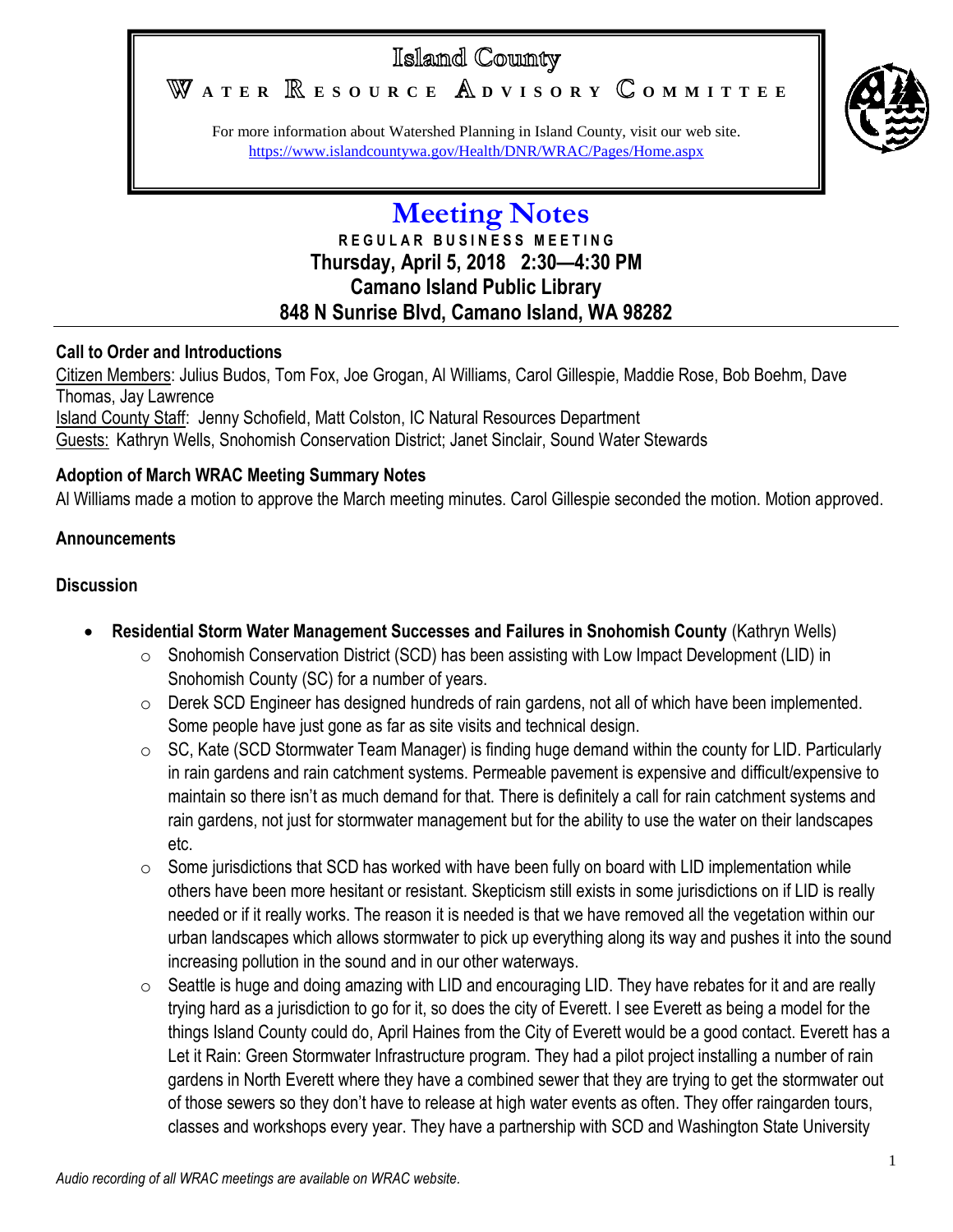Extension where they offer a generous rebate for people looking to install LID infrastructure on their property, in particular rain gardens.

- o Successes
	- Financial rebates have been most successful, especially in terms of the more expensive investments like rain gardens.
	- Technical assistance has also been key in implementation and design. Hard for individuals to implement alone so technical assistance has been huge.
- $\circ$  Snohomish County has a National Pollutant Discharge Elimination System (NPDES) permit and many of the municipalities in Snohomish County are permittees. They must manage stormwater and according to stage one and stage two permittees, larger and smaller permittees, they must include LID as a stormwater management technique. It is written into code LID/Green Stormwater Infrastructure (GSI) best management practices are required where feasible. The "feasible" part can get tricky with contractors opting that it isn't feasible.
- o Questions:
	- Al Williams's question: Are the roads and highways the usual conduit for stormwater?
	- Kathryn Wells: Yes, streets and roads are, but also lawns. Lawns are remarkably impermeable because of compaction and thick turf.
	- Al Williams: The streets and highways being the conduit where it usually ends up and transported. Wouldn't it be advisable for the treatment of that to be part of the infrastructure of those roads?
	- Kathryn Wells: Yes.
	- Al Williams: Doesn't it make more sense for agencies to take care of the infrastructure instead of individual homeowners?
	- Kathryn Wells: Currently this isn't included in Snohomish County's right of way. However many jurisdictions to include is such as King County and The City of Everett.
		- Rain gardens and bio-swales being common features.
		- This has been met with resistance in Snohomish County due to specific maintenance techniques and overall investment in maintenance.
	- Al Williams: Government agencies may be better equipped to maintain than private landowners.
	- **Kathryn Wells: In some instances yes, but it depends on the situation. Agencies investment in** maintaining more technical landscaping on such a large scale is met with resistance.
		- Lack of understanding and trust in infrastructure, as well as scale of help that these features can accomplish is also a factor in resistance.
	- Tom Fox: Part of the issue is that if you have all the houses and development sending all their water off into the infrastructure that the infrastructure must be designed or retrofitted to accommodate. So the goal is to reduce the load by maintaining each individual's stormwater.
	- Carol Gillespie: Are there rules and regulations that before you are given a building permit you have to design something for your site that you have to do something for the rain that falls on that site?
	- Kathryn Wells: I believe we do in Island County; it is just not LID/GSI development specific.
	- Jay Lawrence: When we build our house 16 years ago we were required to do that. Our stormwater basically has its own little septic system, which filters and disperses it.
- o Julius Budos: Can you discuss pervious road surfaces? Is anyone e.g. King County or Everett using this technology?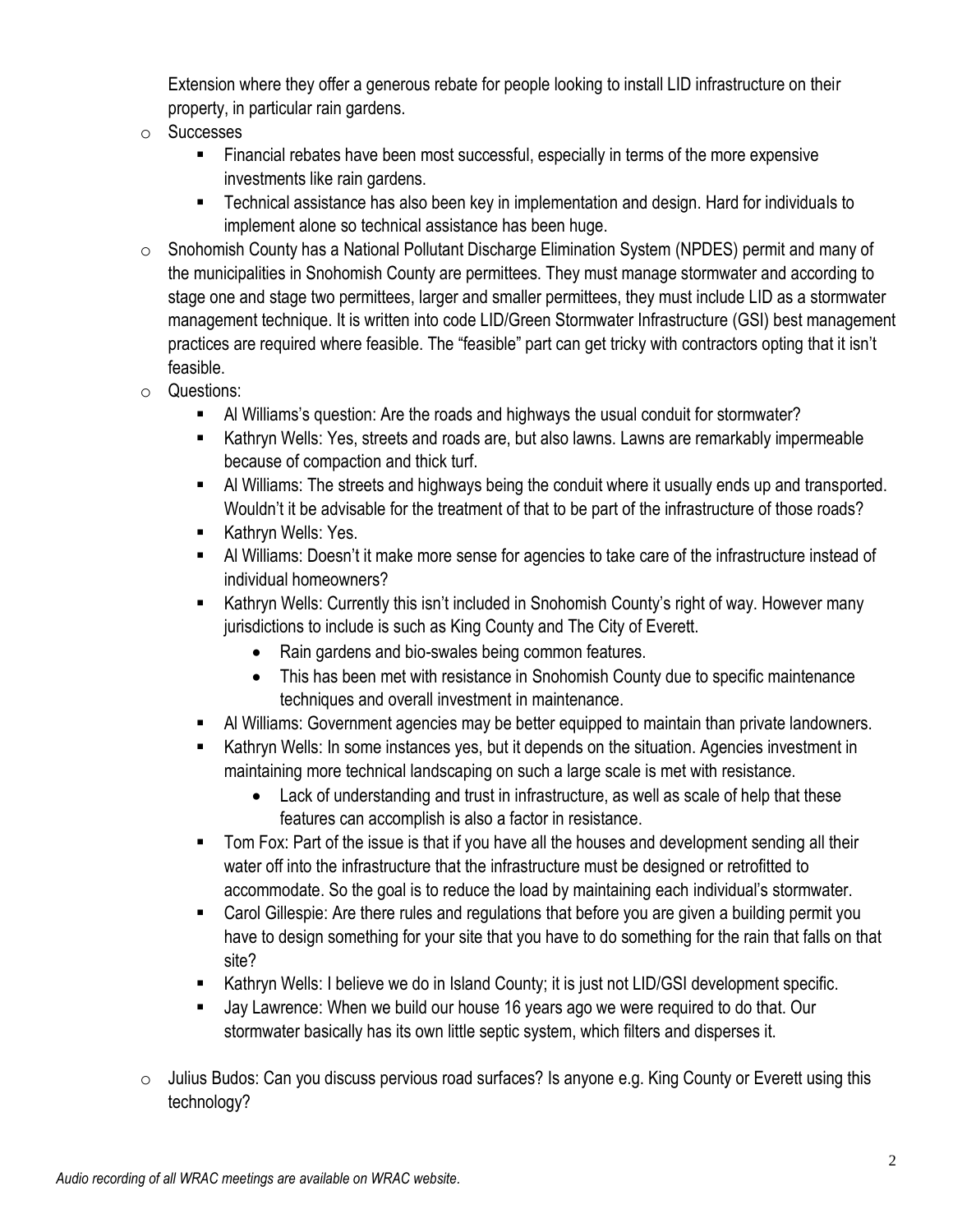- $\circ$  Kathryn Wells: I know that it has been done in part of the parking lot at Smoky Point. I don't know any in Everett, but it is included in the rebate program. There are few contractors that know how to properly install it and in the current system currently offered to the public the pavement must be cleaned every two years with a special vacuum truck, which is specialized equipment and very expensive.
	- Long term maintenance and breakdown of surfaces is still a major obstacle. Hopefully research can advance the product over time and on a large scale.
- $\circ$  Tom Fox: Large parking lots could have a greater ability to be successful with permeable pavement than highways. Highways are designed to move the water off the roadway where the water can then be treated off to the side of the road in bio-swales or similar infrastructure.
- $\circ$  Costs: Rain gardens average \$1,000 \$3,000 for residential properties generally. Lager rain gardens can run more than that. There are a number of factors that play into cost, such as: size, how owners ability to build on own as opposed to a contractor, partners like conservation districts, available rebates etc.
	- Source of rebate for Everett's rebate program: Apryl Hynes (City of Everett) will have to get you that information.
- o Rain barrels and cisterns which can be directed to gardens or other landscaping needs. Initial investment can be very little but depends on size, need and how fancy. These options are probably the lowest costs LID feature.
- $\circ$  Getting Island County involved is important but other avenues such as schools are great options. Incorporation into schools STEM programs is a great way to get involved and get implementation done. Getting kids in the community can get actions to filter up into local government where there is resistance.
- $\circ$  One point we want to really want to give you is that the reason that Seattle and Everett are doing so much retrofitting and LID implementation is because they created so many impervious surfaces and now has to go back and fix it. We have an opportunity on Island County to get ahead of the problem, we can see what can come if we let that development occur without taking precautions.
- $\circ$  The WRAC can go after Near Term Action (NTA) funding (would need a fiscal agent...partner such as one of the conservation district). There is funding available for feasibility studies and other stormwater management concepts.
- $\circ$  To be successful it is really important to have qualified technical staff and support available.
- $\circ$  Public demonstrations are great to show success stories as long as they are properly maintained.
- $\circ$  Neighborhood cluster projects, having a community sign up to get a rain garden together. Great for community to come together to see how rain gardens can be successful, how much stormwater a neighborhood can create and manage, and signage can be incorporated for education. Great to be able to bring people to visit and show different types of success stories.
- $\circ$  Follow up questions
	- Tom Fox: You brought up density, which is an important factor. Island County is an issue for Island County because people say we don't have the density that requires that (LID), but there are dense areas. In Snohomish County has anyone actually done the analysis that would say a specific density would trigger and LID approach? Or has anyone does a prioritization of where rain gardens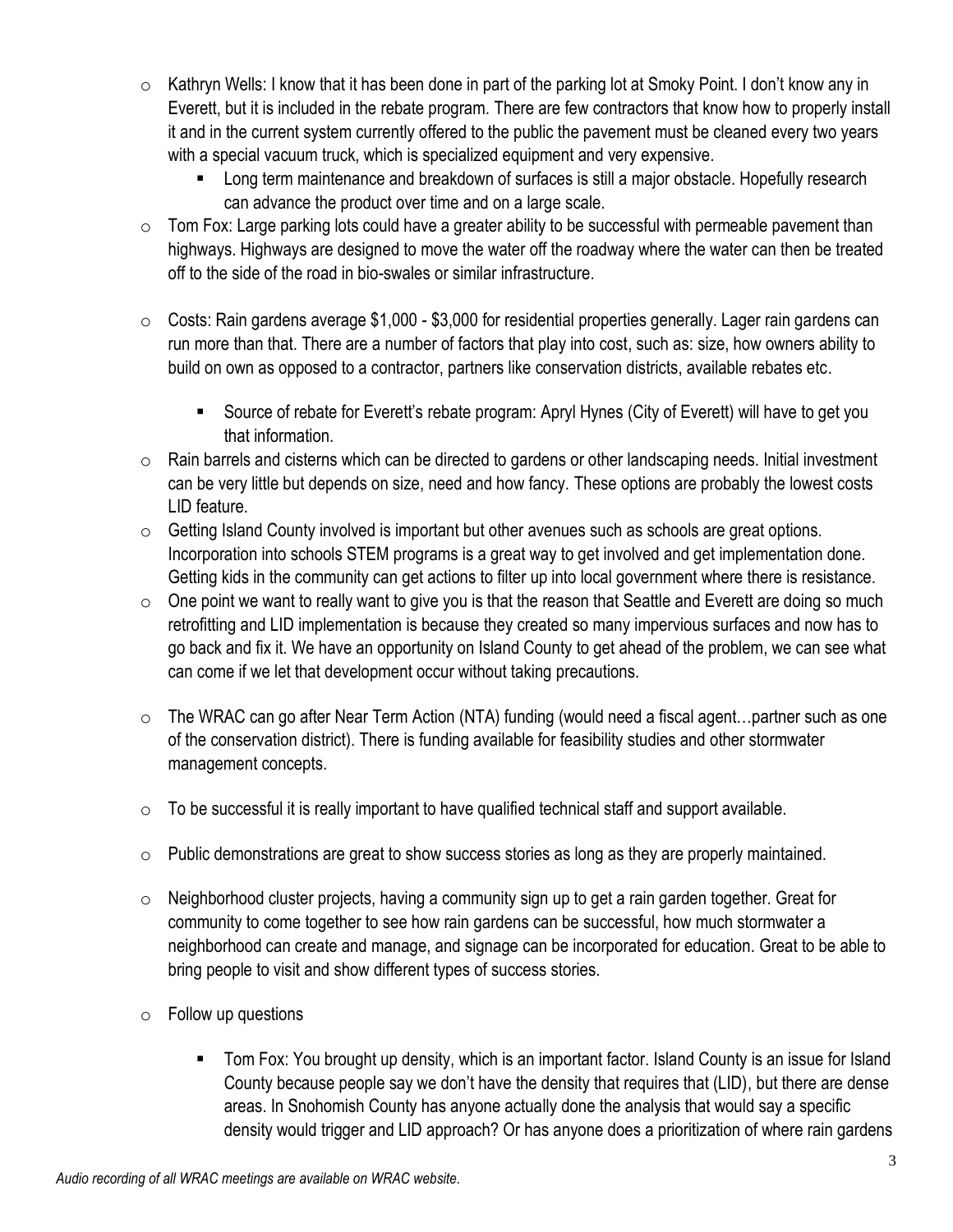could be most needed? It seems that an analysis of such could be an approach that Island County would want to take.

- Kathryn Wells: I don't know that they have because they were told that they had to do it regardless of the density per the NPDES permit.
- Do you know what the NPDES compliance is in Snohomish County?
	- Kathryn Wells: No I don't.
- **What role does that play when making decisions on where to put LID?** 
	- Kathryn Wells: I'll have to get back to you on that.
- Ullius Budos: Oak Harbor's experience hasn't been good.
	- Joe Grogan: The Soil loading there is terrible. Coupeville is the same.
- Dave Thomas: Are rain gardens made to hold water and how fast to the infiltrate?
	- Kathryn Wells: They are supposed to infiltrate over 24-48 hours. Sometimes up to 72 hours but you want to keep infiltration within the mosquito larvae hatching time.

#### **Incentivized Residential Stormwater Management** (Julius Budos)

- $\circ$  See: Lay of The Land Report: On-the-ground realities in King County and audio for more detailed information. (Audio 54 min mark)
	- Barriers to LID identified in document (starts on pg.5)
		- Maintenance
		- Research
		- Education
		- Prioritization
		- Funding
	- If you look at the way Island County controls stormwater, it's all pipes and outfalls that dump directly into Puget Sound. The challenge is reducing the number or pipes or at least reducing the amount of stormwater in those pipes. I have been struggling trying to find out how much stormwater we (Island County) collects in the outfalls, but have yet to receive that information. That is the number one question, how much are we actually dumping into Puget Sound? We have to start there.
	- Related to maintenance this document discussed an equipment co-op or rental service, since the maintenance equipment is very expensive.
- Incentivized LID brainstorm list:
	- $\circ$  County to provide free workshops as part of required permit for new construction
	- o Review State Environmental Policy Act
	- o Provide incentive for retaining forest cover or replanting
	- o Achieve cost reduction for mosquito control
	- o Reduce CWU fee for reduced stormwater runoff
	- o Realize a resale benefit
	- o Encourage use of oyster mushrooms in LID features